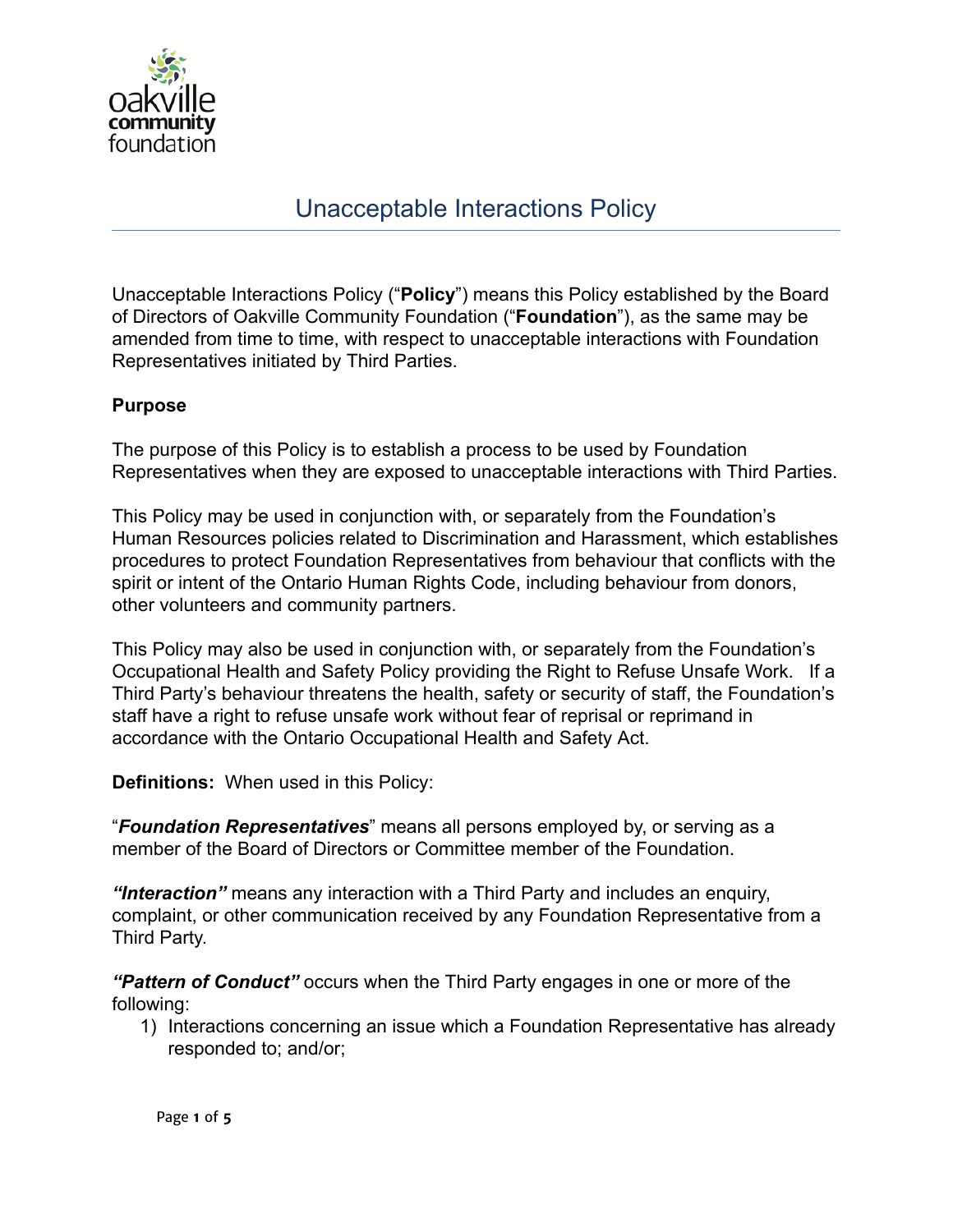

2) Interactions concerning an issue which is substantially similar to an issue which a Foundation Representative have already responded to.

*"Third Party"* means an individual who is not a Foundation Representative. This may include, but is not limited to, volunteers, vendors, sponsors, donors, donor advisors, Fundholders, and community partners.

*"Unacceptable Interaction"* means an interaction initiated by a Third Party with the intent to embarrass, bully, intimidate, coerce or intentionally annoy the recipient, is disrespectful or unfair to the Foundation Representative, or is a part of a Pattern of Conduct by the Third Party that amounts to an abuse of power towards the Foundation Representative. Examples of Unacceptable Interactions include, but are not limited to:

- 1) Interactions made without reasonable grounds or basis in fact (e.g., complaint based on speculation, unknown or unsubstantiated proposition, or false premise); and/or
- 2) Making unreasonable demands such as expecting an outcome that is unrealistic or disproportionate; demanding a response on something that is out of scope; and/or
- 3) Asserting unreasonable arguments including exaggerating issues; presenting non-relevant information; misrepresenting the Foundation's stated position; misrepresenting a response received from the Foundation; asserting unfounded conspiracy theories; and/or
- 4) Conduct that is abusive of the Foundation's Representatives and/or the Foundation generally including, but not limited to:
	- i. verbal abuse, defamatory or derogatory remarks about the Foundation and/or the Foundation Representatives;
	- ii. statements or remarks which are intended or have the effect of intimidating a Foundation Representative;
	- iii. threats of violence or other abuse, verbal or physical, against Foundation Representatives;
	- iv. rude or aggressive conduct;
	- v. derogatory comments on the character or personal attributes of the Foundation Representatives;
	- vi. making excessive or multiple lines of enquiry regarding the same issue (e.g., pursuing a complaint with staff in multiple departments);
	- vii. repeatedly challenging the findings of a response by or from the Foundation, complaining about the outcome and/or denying that an adequate response has been given because the complainant disagrees with the response;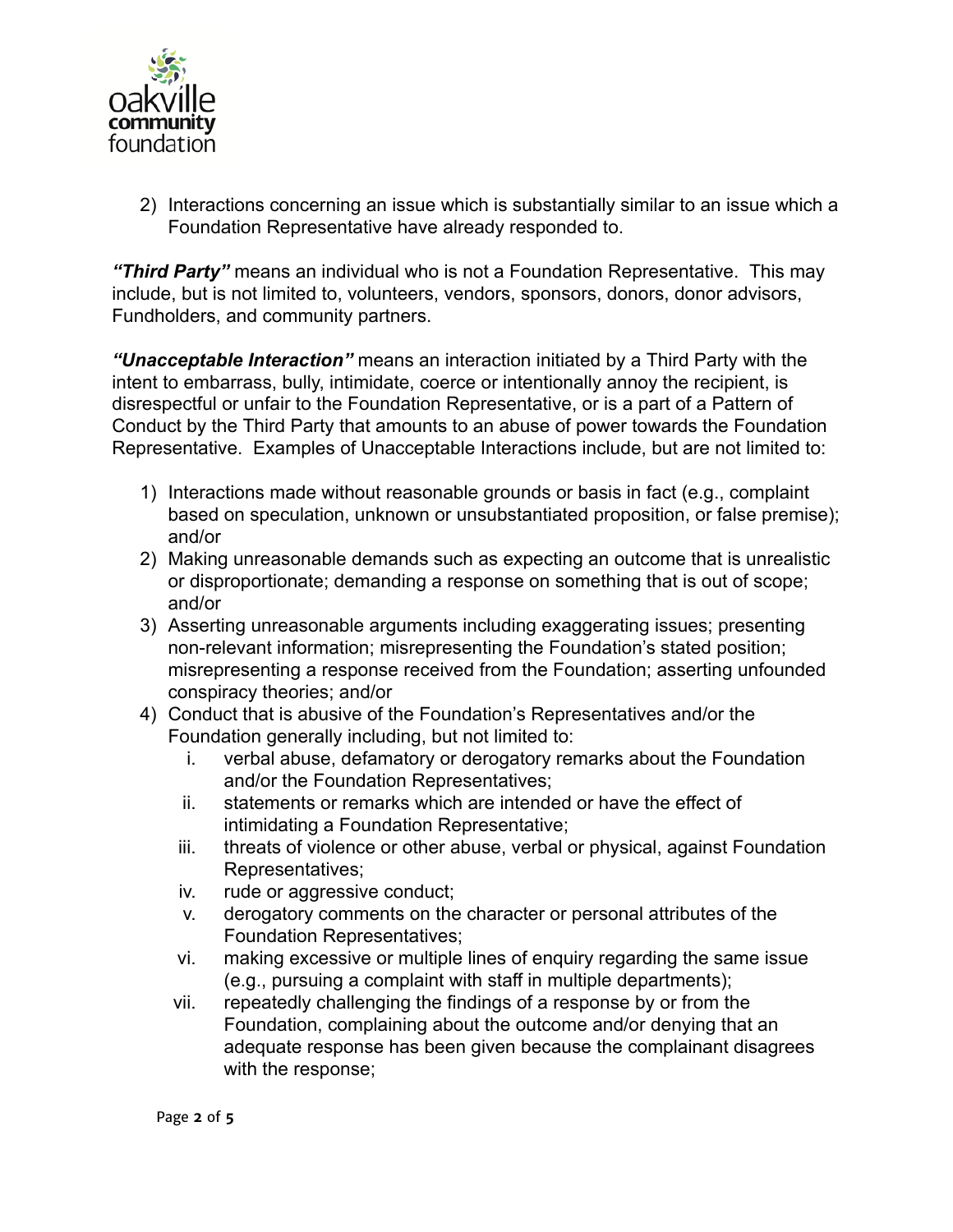

- viii. refusing to accept that an issue falls outside the scope of the Foundation's mandate;
- ix. making unreasonable demands on Foundation Representatives, for example, insisting on response to inquiry within an unreasonable time frame;
- x. making statements or providing representations that the Third Party knows or ought to know are incorrect or persuading others to do so;
- xi. making outrageous or unsupported assertions and posing them as questions;
- xii. demanding special treatment from staff, for example, immediately demanding to speak to senior management;
- xiii. changing the basis of the inquiry or complaint as the issue progresses and/or denying statements he or she made at an earlier stage;
- xiv. refusing to cooperate with a process while still wanting his/her inquiry or complaint to be resolved;
- xv. failing to clearly identify the precise issues of an inquiry or complaint despite reasonable efforts of staff to help him/her clarify his/her concerns;
- xvi. use of hyperbole, sarcasm, or unnecessarily negative rhetorical questions; and/or
- xvii. misrepresenting his/her identity.

## **Procedures**

If a Foundation Representative believes that an Interaction is an Unacceptable Interaction, the employee shall consult with his or her manager, and provide any supporting evidence (e.g., communications materials received from the Third Party, summary of the main points of contention) and advise the manager of the steps that have been taken to resolve the issue(s) raised by the Third Party. The manager will review the supporting material to determine whether or not this particular interaction also falls within the HR Discrimination and Harassment Policy. If it does, the Manager will then review that policy to determine any additional next steps. If the manager agrees that the Interaction is an Unacceptable Interaction, then the matter should be escalated to the Chief Executive Officer, Chief Financial Officer, or Board Chair, whichever is appropriate in the circumstances.

If a Board member believes that an Interaction is an Unacceptable Interaction, they shall consult with the Chief Executive Officer and/or Board Chair, and provide any supporting material.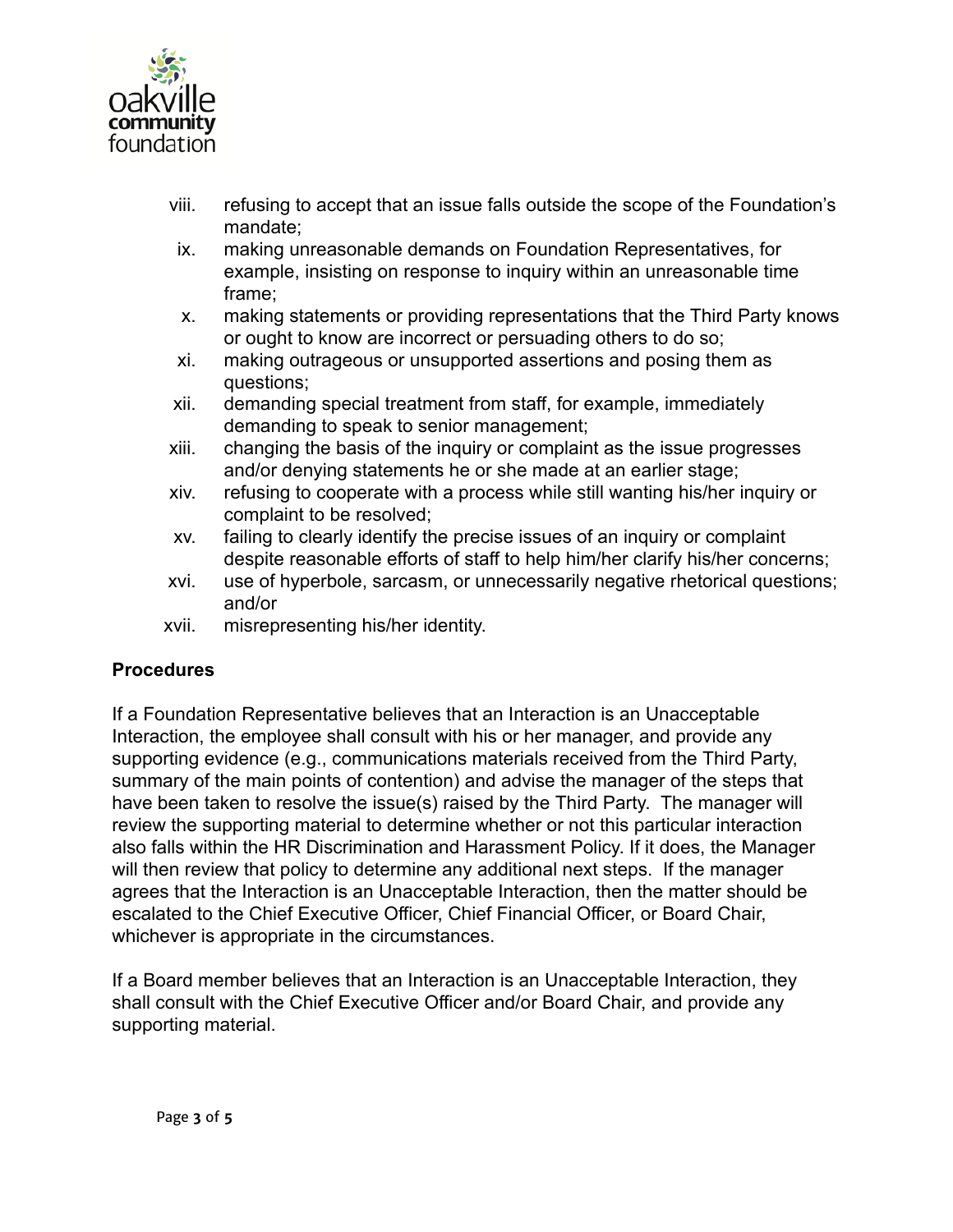

Interactions will be uploaded to a Tracking Summary that is maintained by Foundation staff and reviewed by the CEO. If, after reviewing the circumstances, the CEO and/or the Board Chair determines that action under this Policy should be taken, they will determine the appropriate action in accordance with this Policy. A warning letter (or email) drafted in collaboration with the Honorary Solicitor (or similar legal advisor) will be sent to the Third Party setting out the behaviour(s) considered unacceptable and indicating that the actions outlined in the letter will be put into effect if the Unacceptable Interactions continue.

Actions available under this Policy may include, but are not limited to:

- limiting the Third Party's future correspondence to a particular format, (e.g., email only), time (e.g., telephone calls only at specific times and days of the week), or duration (e.g., conversations may last no longer than 10 minutes);
- limiting the Third Party to a particular point of contact at the Foundation and informing the Third Party who that point of contact is (where possible, other staff members should be advised not to respond to the Third Party but refer him/her to the point of contact);
- informing the Third Party of how often they will receive a response to their inquiries (e.g. once a week for all interactions received in that week).
- requiring any face to face interactions between the Third Party and staff to take place in the presence of an appropriate witness;
- requiring the Third Party to produce full disclosure of documentation or information before staff will proceed with further steps;
- instructing staff not to respond to further correspondence with the Third Party regarding the matter raised by the Third Party or a substantially similar issue;
- instructing staff not to investigate any complaints regarding an issue that has already been investigated, or is substantially similar to an issue which has already been investigated; and/or
- in extreme circumstances, instructing staff to severely reduce or completely cease interactions with the Third Party.

If the Third Party disregards the warning letter(s) and continues interactions assessed to be Unacceptable Interactions, the Chief Executive Officer and the Board Chair will determine which of the actions outlined in the warning letter(s) will take effect. This warning letter will also clearly stipulate that the Third Party will only be able to request a review after six months of receipt of the warning letter.

If a Third Party engages in behaviour so egregious that immediate action is needed, the